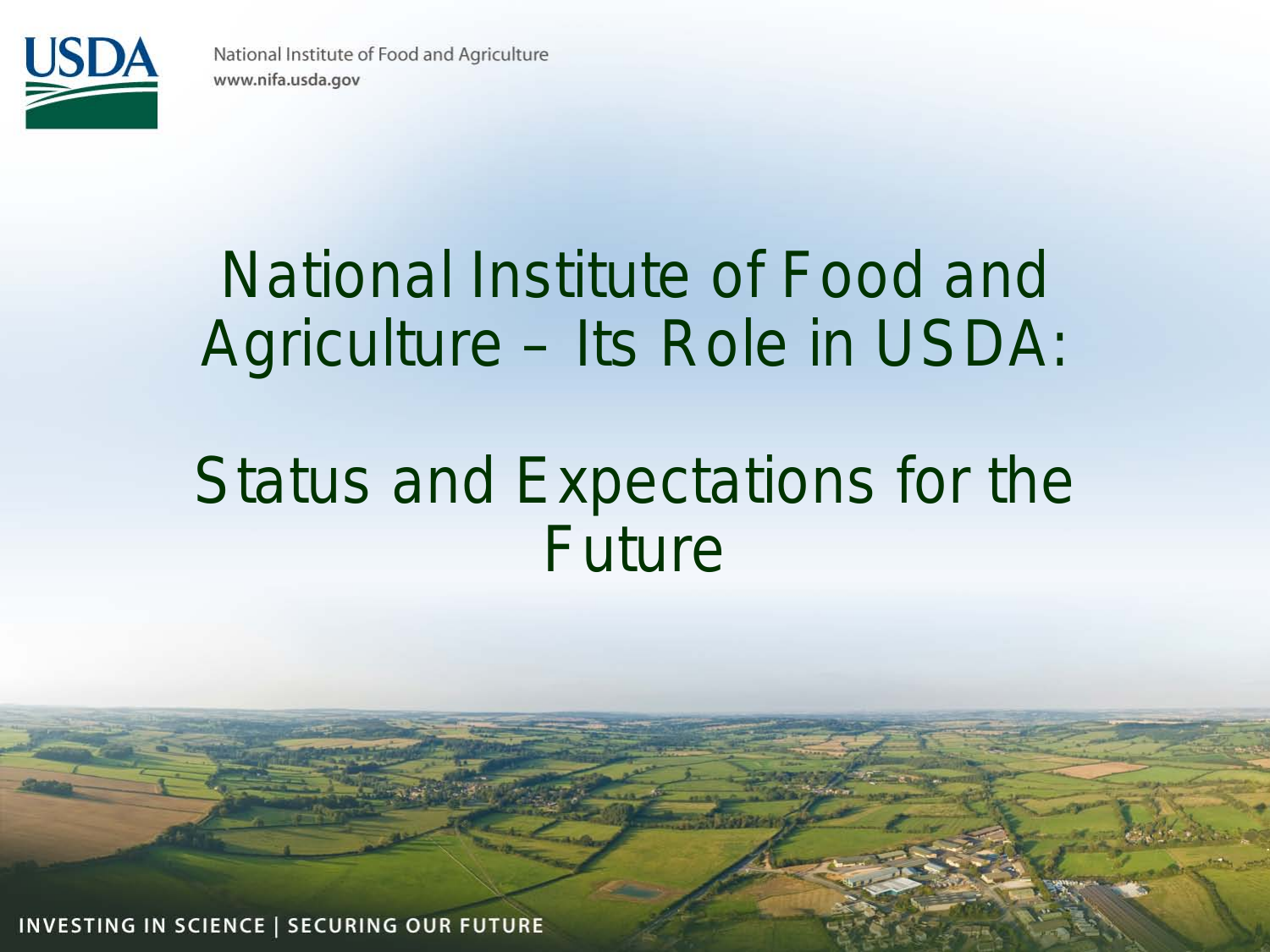

### USDA Strategic Goals

- Help America promote agriculture production and biotechnology exports as America works to increase food security.
- Ensure that all of America's children have access to safe, nutritious, balanced meals
- Assist rural communities to create prosperity so they are self-sustaining, repopulating, and economically thriving
- Ensure our National Forests and private working lands are conserved, restored, and made more resilient to climate change, while enhancing our water resources.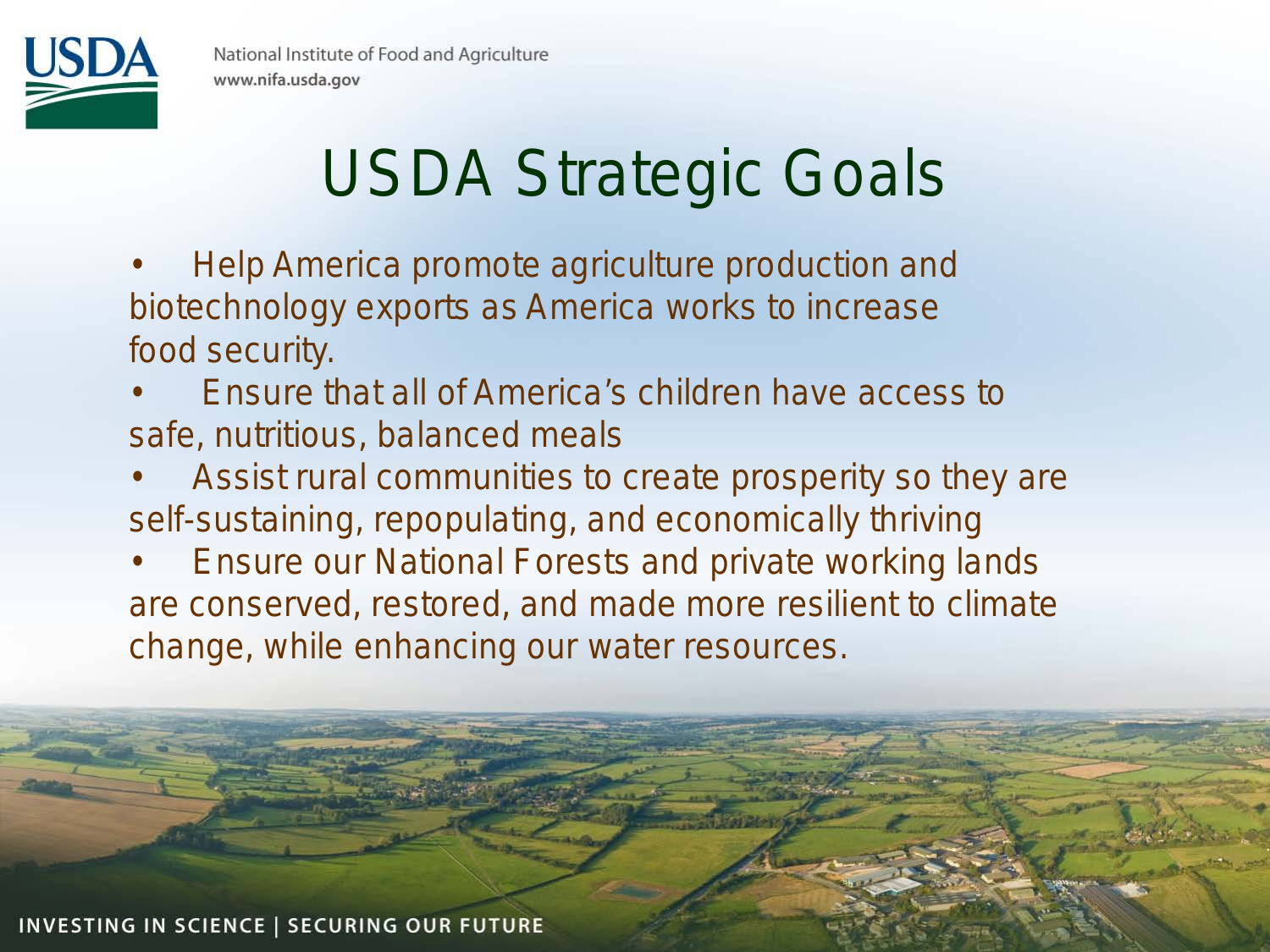

### Five Pillars for the Secretary's Vision Supporting the Creation of Rural Prosperity

- Increasing access to broadband and continuous business creation
- Developing local and regional food systems
- Capitalizing on climate change opportunities
- Developing renewable energy
- Generating and retaining green jobs through recreation and natural resource restoration, conservation, and management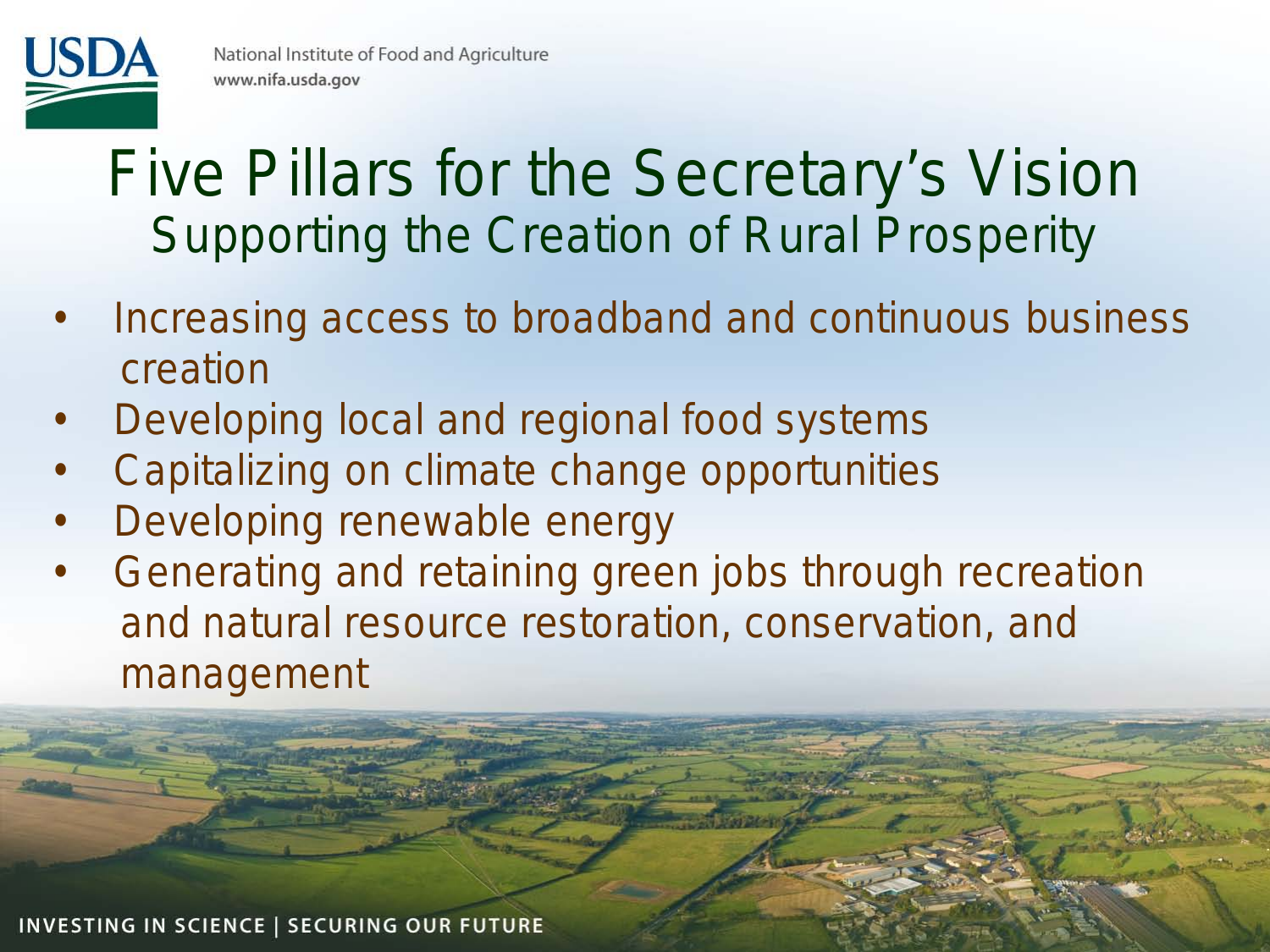

### Research at USDA

#### **REE**

- Agricultural Research Service
- Economic Research Service
- National Institute of Food and Agriculture
- (Forest Service) **Foreign Agriculture Service Animal and Plant Health Inspection Service Food and Nutrition Services (Research informs portfolio of others)**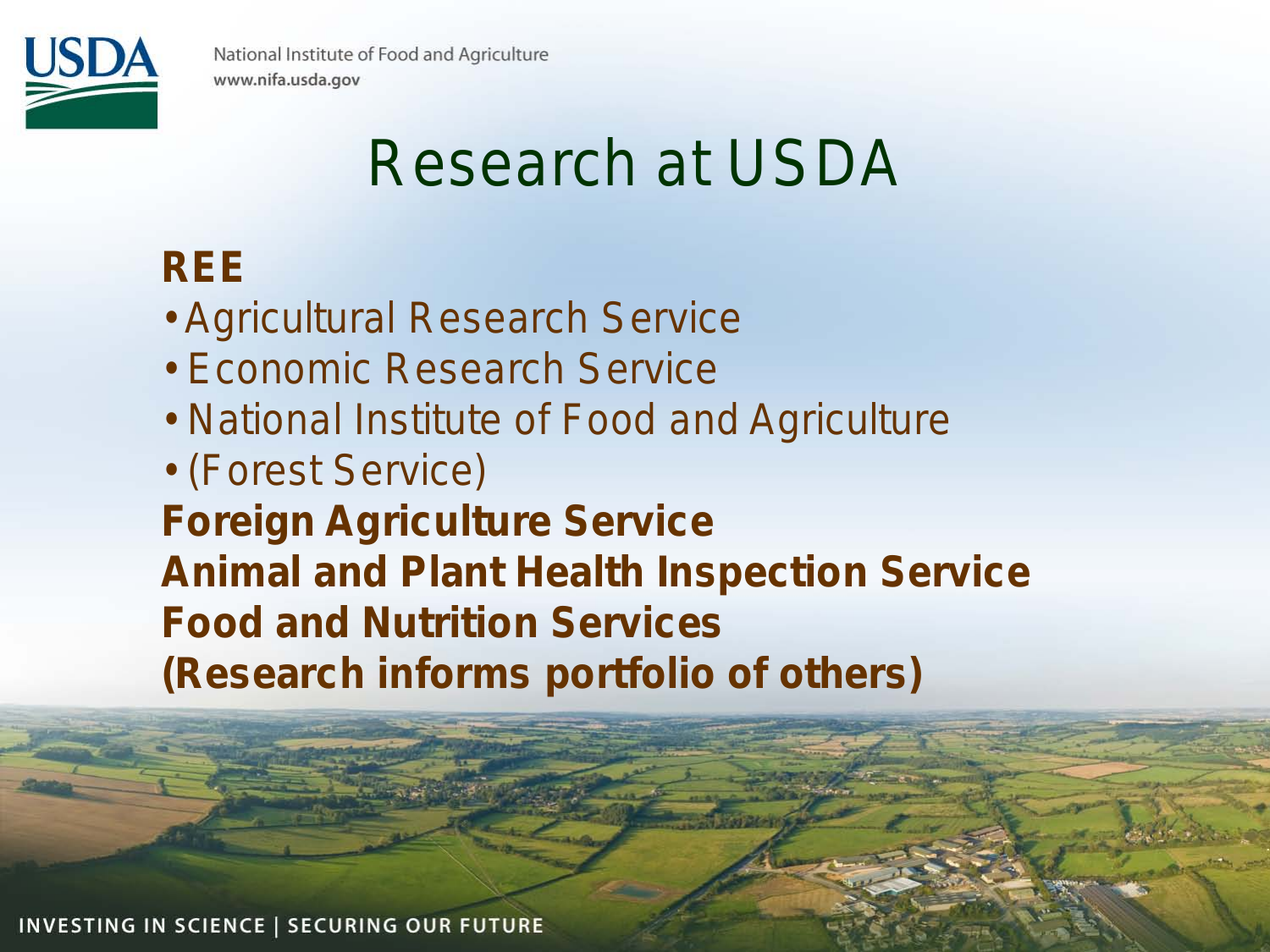

## NIFA

### The role of the National Institute of Food and Agriculture is to support research, extension and education, and bring focus to meet society's grand challenges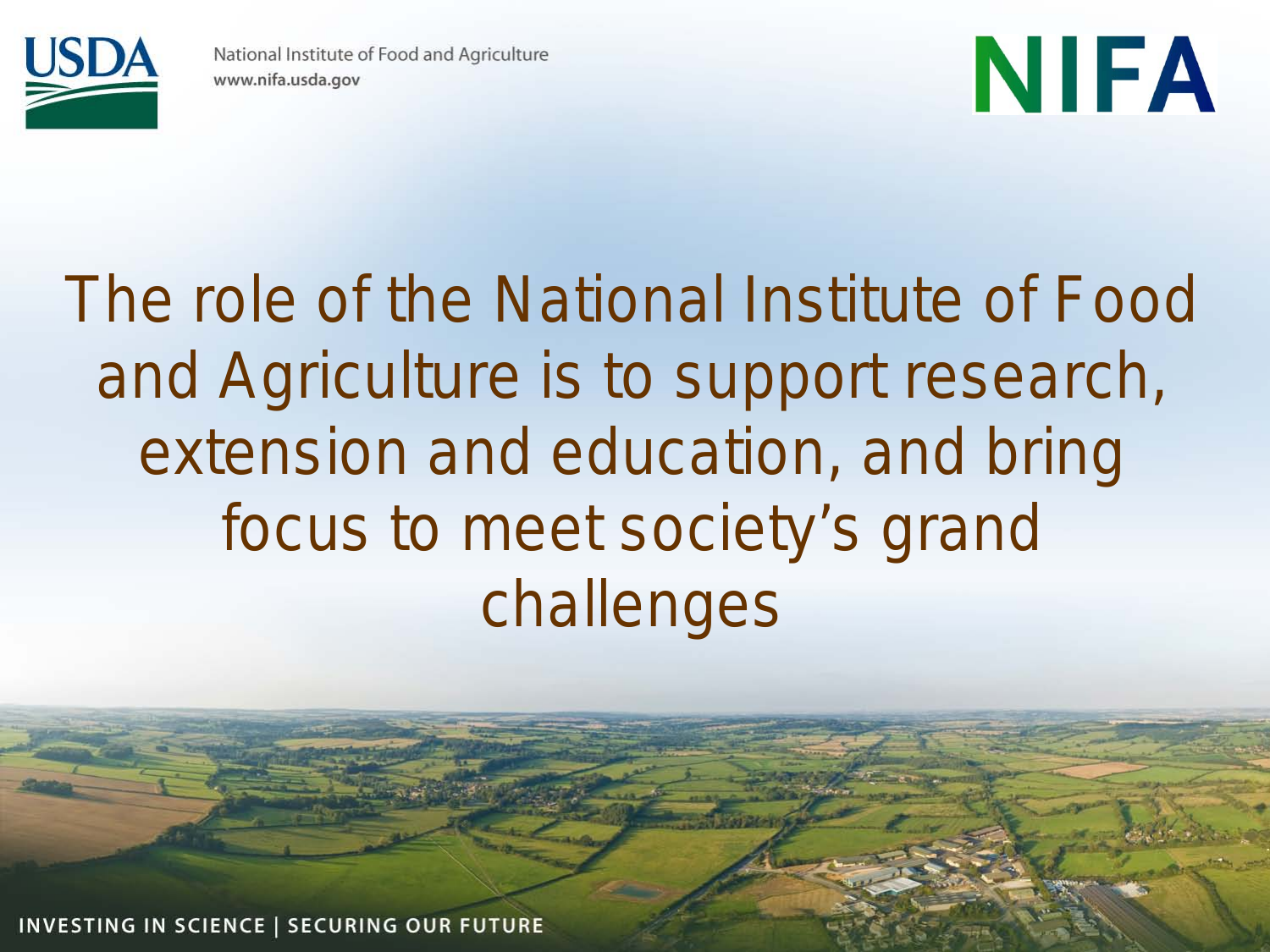

### NIFA – the agency for extramural research, extension and education

NIFA

- Built on the history of CSREES
- Expanding the role of AFRI, the competitive grants program
- Bringing focus to 'capacity' funds while maintaining essential services to rural and urban America
- Placing emphasis on attracting a new generation of scientists to the agriculture mission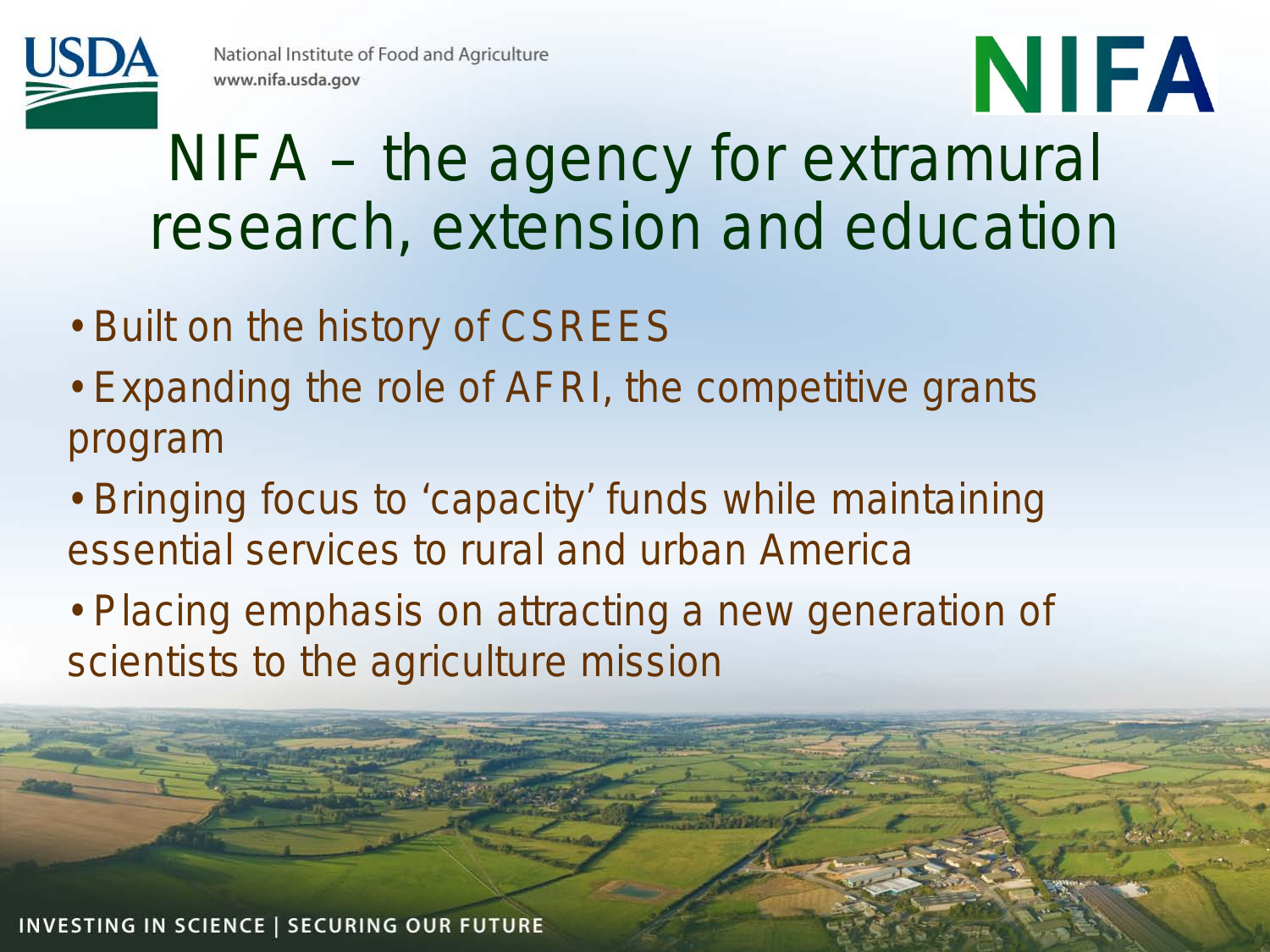

### Why this is the right time for a change in research for agriculture

*"The lessons of history led the Committee on a New Biology for the 21st Century to recommend that a(n) . . . initiative be put in place and charged with finding solutions to major societal needs: sustainable food production, protection of the environment, renewable energy, and improvement in human health. These challenges represent both the mechanism for accelerating the emergence of a New Biology and its first fruits."*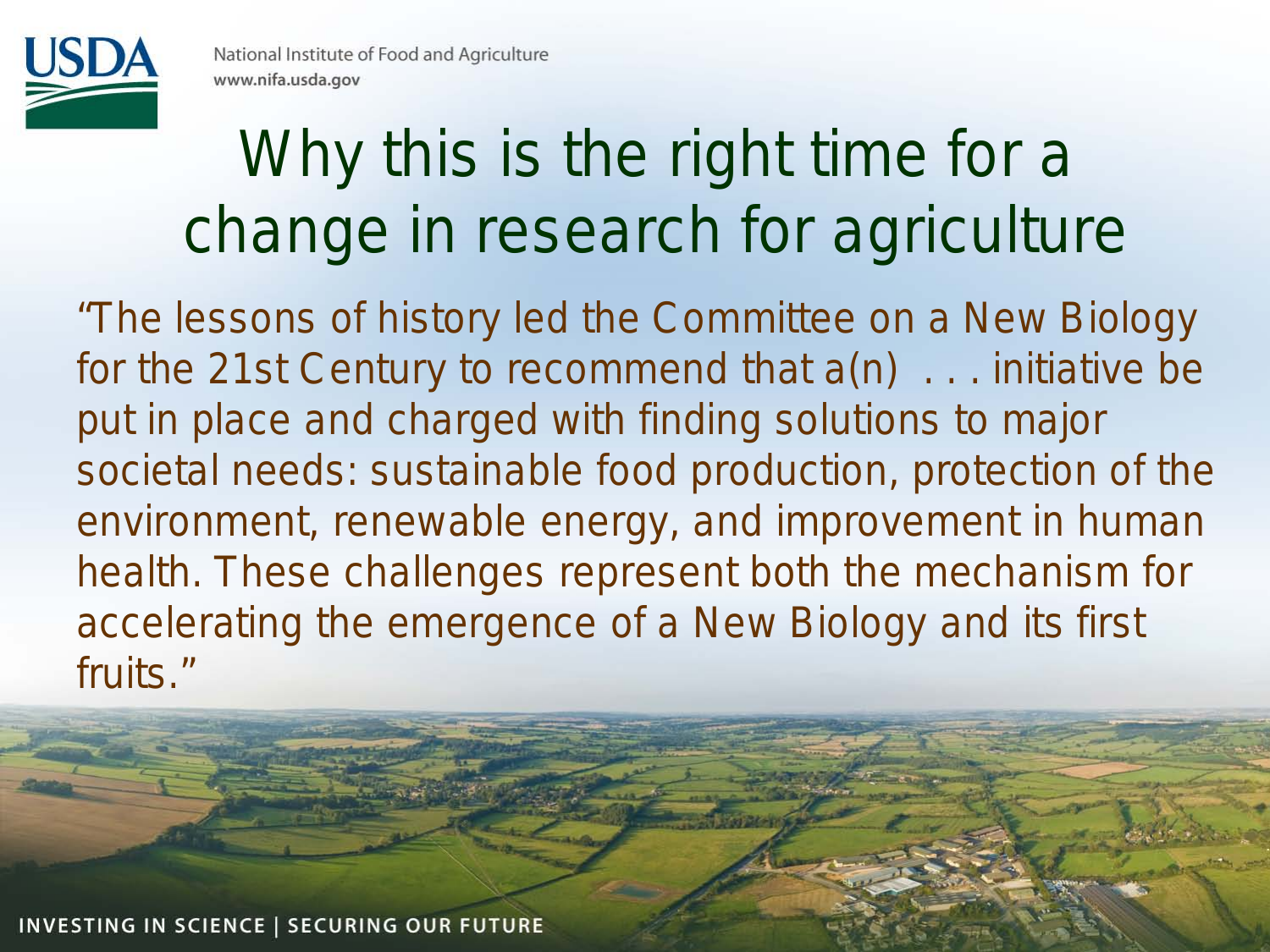### Can NIFA be a 21st Century Life Sciences Agency?

NIFA

- Seek broad participation in the goals of the agency, including those outside the usual cadre of scientists and educators
- Use broader systems approaches to solve problems presented to agriculture, while ensuring 'sustainability'
- Create a 21<sup>st</sup> century workforce that achieves societal goals while rejuvenating rural America and creating economic prosperity in agriculture around the globe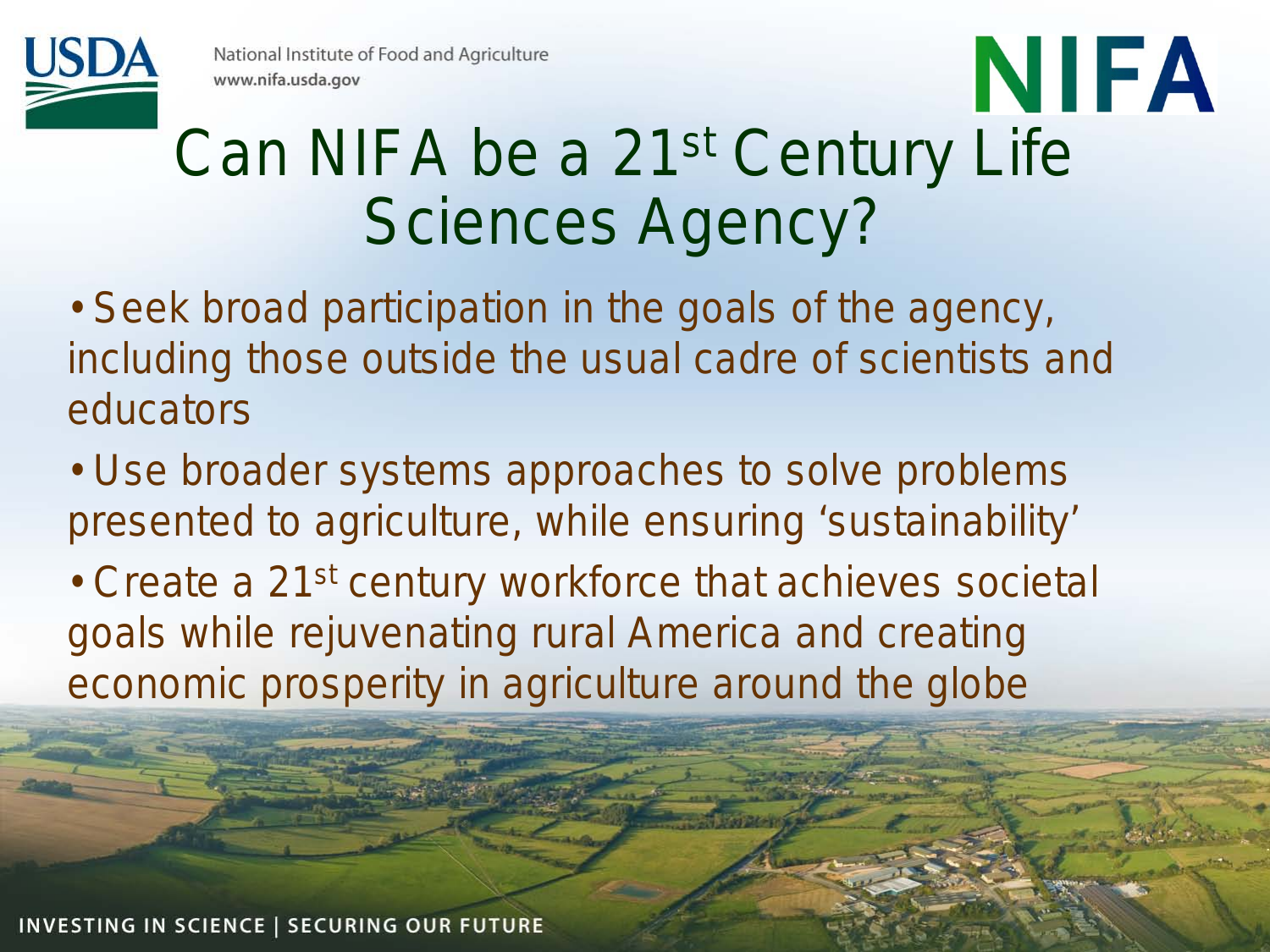

# NIFA

## Refocusing NIFA Research in 2010

Focuses the outcomes from NIFA-sponsored activities around thematic areas:

- 1. Climate change
- 2. Bioenergy
- 3. Food safety
- 4. Nutrition and childhood obesity
- 5. Global food security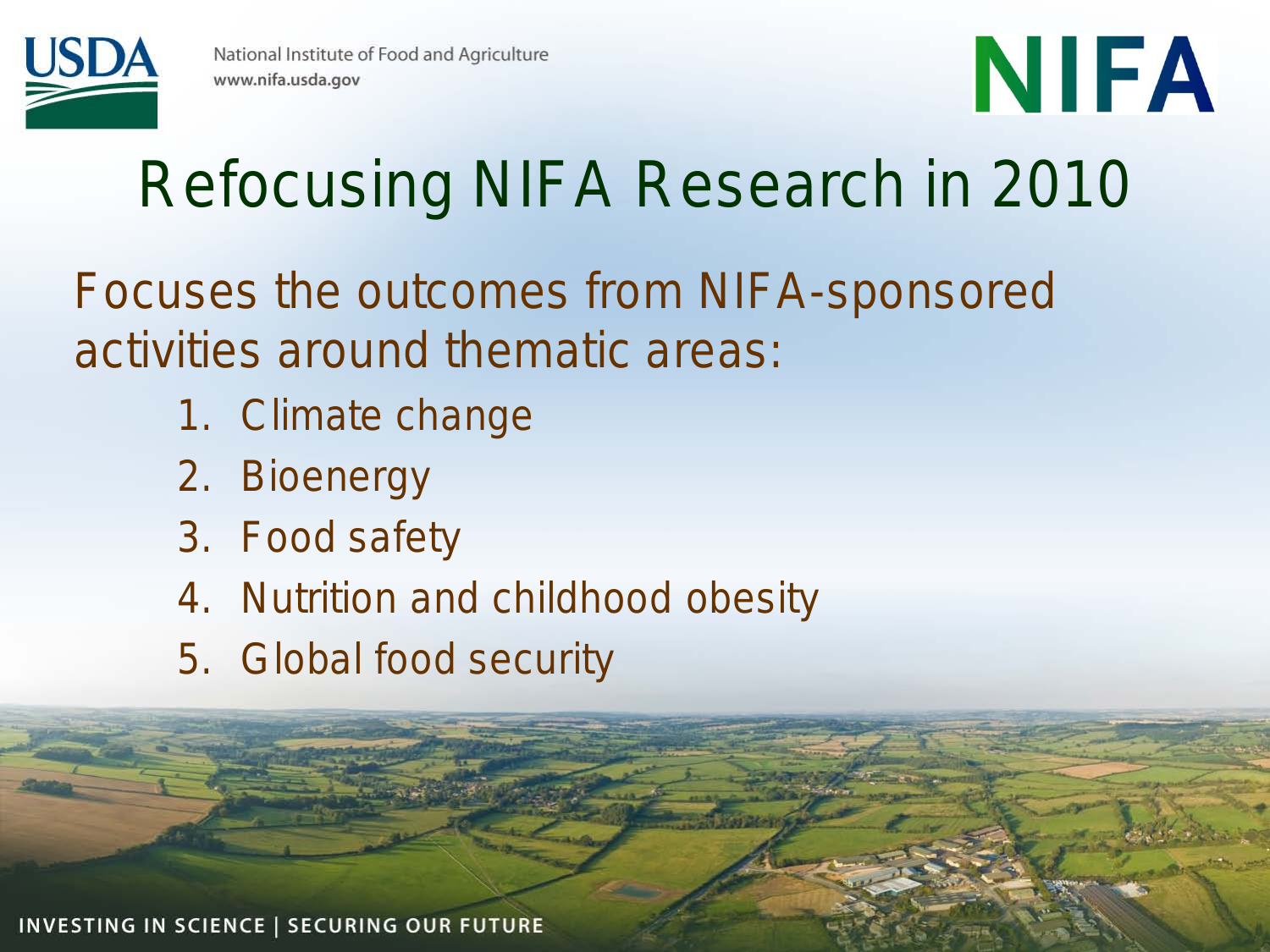

# NIFA

## NIFA's Primary Budget Initiatives

- Focus efforts on high priority issues, including climate change, childhood obesity, biomass/bioproducts
- Ensure agricultural productivity and sustainability, strengthen rural communities, and address global hunger
- Support fundamental science, applied research, and education
- •Link scientific discovery, application of sustainable practices, producers; maintain support for SARE and other programs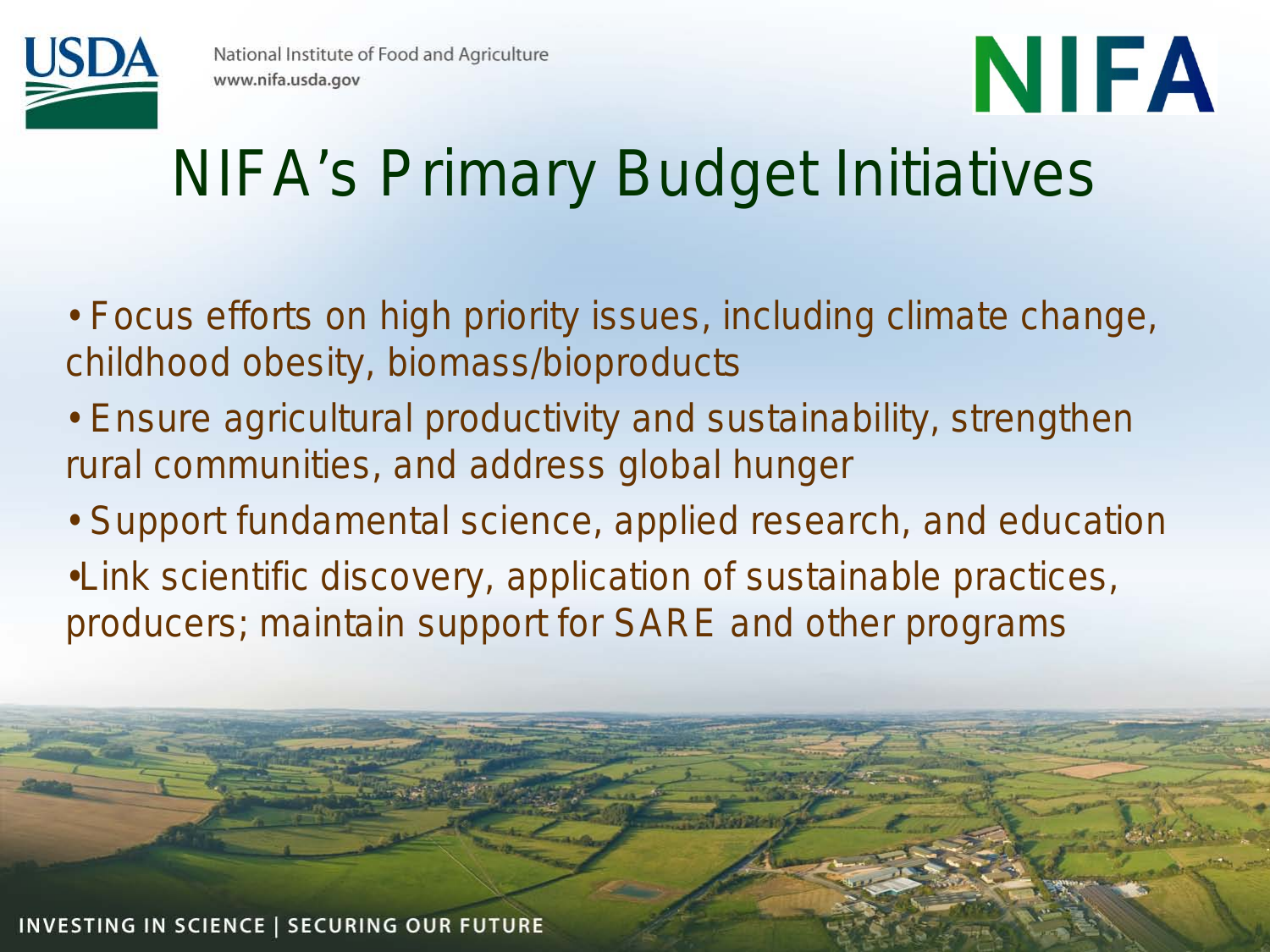

# NIFA

#### NIFA Proposed Budget 2011 Continues Focus on Growth of Focus Areas, with Additional Flexibility for 'Foundational' Programs

- Look for expanded interactions/alignment between intramural and extramural research
- Explore collaborations with other agencies outside of REE, including FAS, FSIS, others
- Explore opportunities to expand interactions with sister Federal departments, including NSF, DOE, NIH/NCI/CDC, USAID, others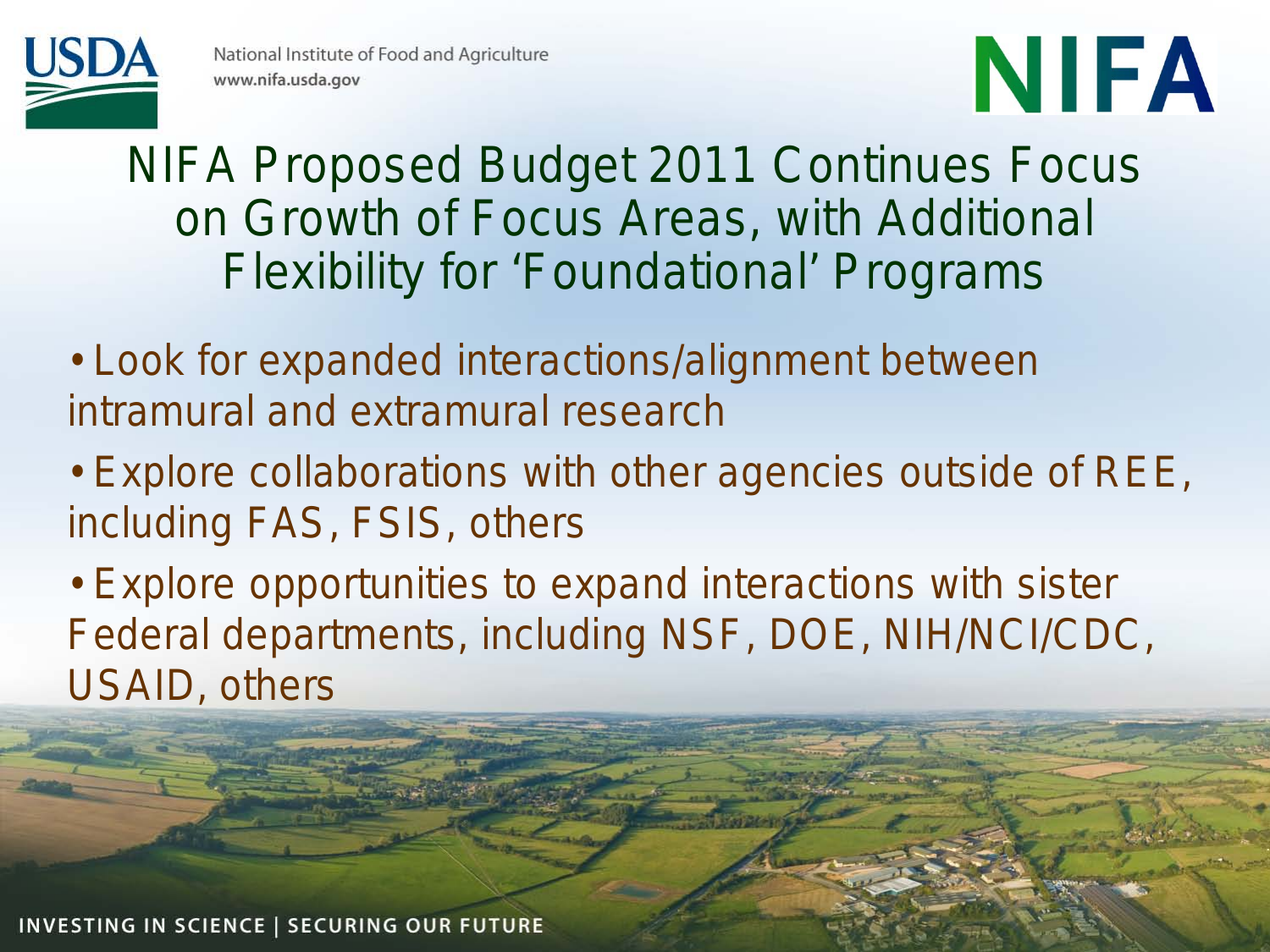

### Who are the Next Generation of 'Agricultural Scientists'?

- Classical and advanced agricultural sciences
- Non-agricultural scientists (physicists, chemists, informaticians, nutritionists, biomedical scientists)
- Social, economic, policy making, communications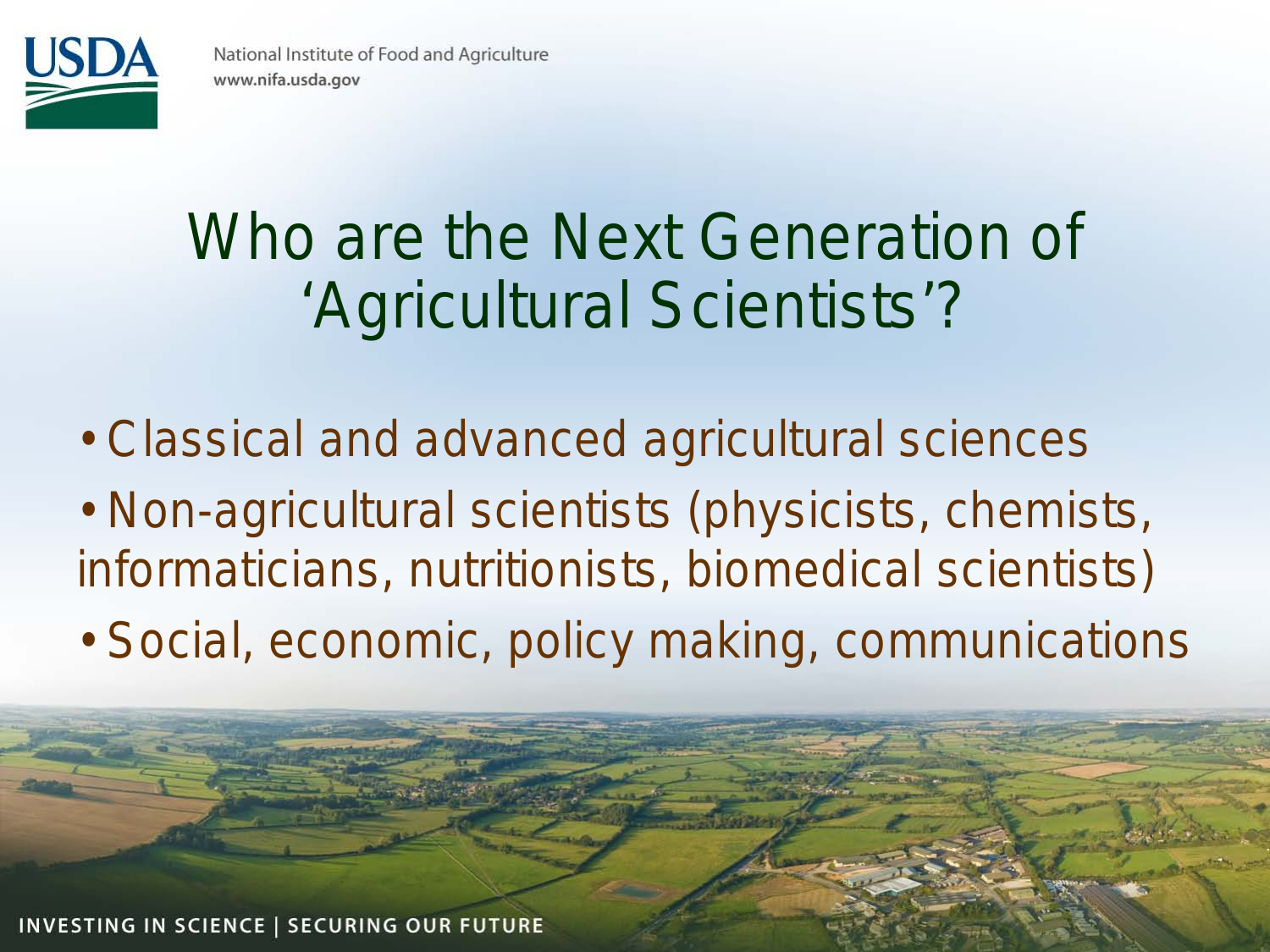

# NIFA

### Important Principles for NIFA

- All activities sponsored by NIFA should be of highest quality: value for dollar
- Activities should, to the extent possible, focus on the 5 priorities/grand challenges while honoring legislative mandates
- Research and extension and/or education will be part of increasing percentage of grants awarded
- •Support education/training of next generation of scientists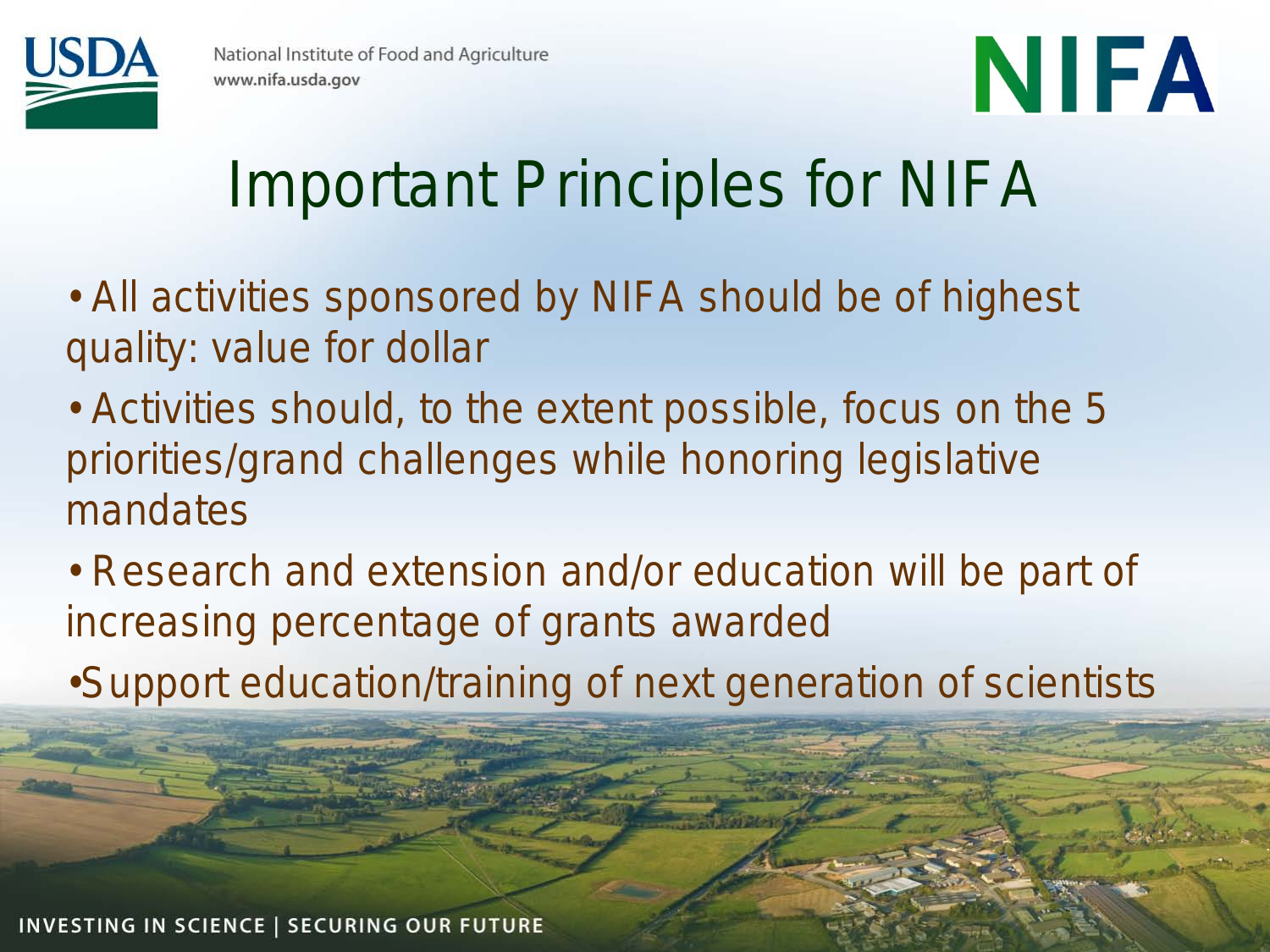

## NIFA Important Principles for NIFA

- NIFA activities should be complementary to those of other REE agencies
- •NIFA should leverage resources and expertise by partnering with other components of the U.S. government, foundations, and private sector
- •NIFA research should support aims of the Department and USG: Research partners include land grant and non-land grant universities and colleges, research institutions, and non-academic entities •NIFA should help build capacity of minority-serving institutions while achieving mission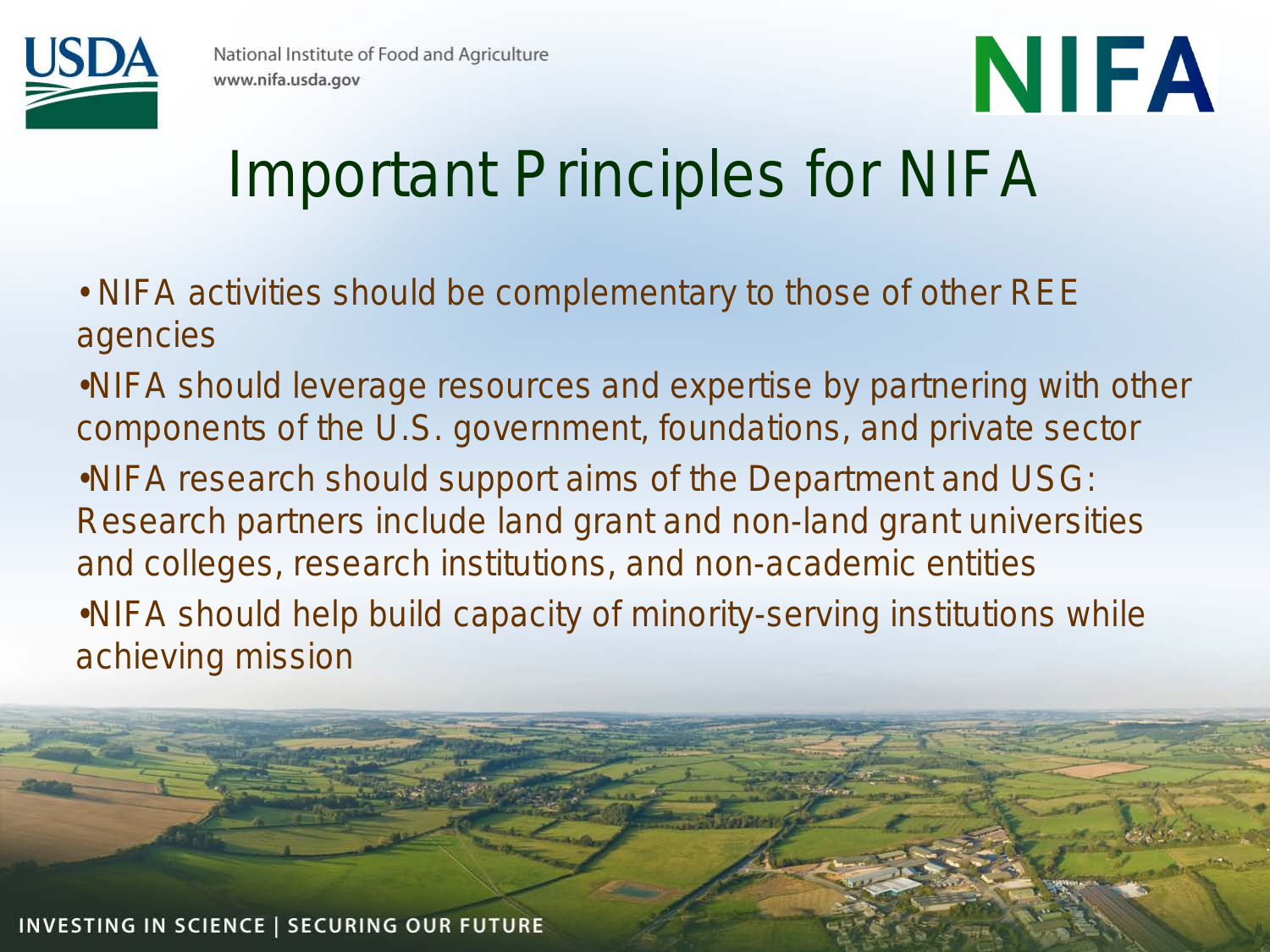

### Building Partnerships and Institutions to Feed the Agriculture Science Pipeline

- USG has a renewed commitment to global food security, including through building capacities
- Strengthening institutions in food and agriculture
- USDA and USAID to play central roles
- Opportunities for public and private sector to partner
- Call for other country commitments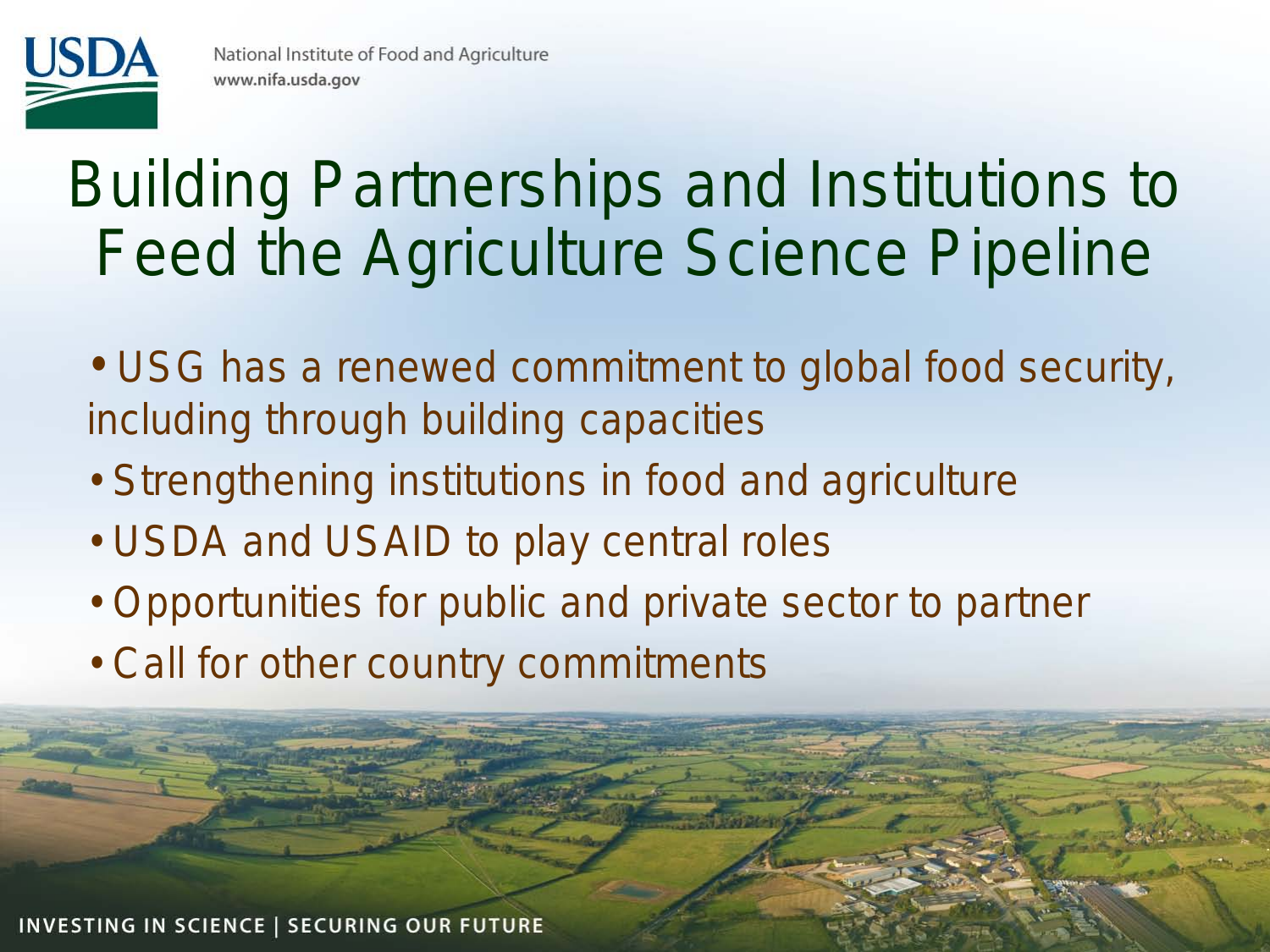

# NIFA

### INSTITUTE OF FOOD PRODUCTION AND SUSTAINABILITY

#### *Enhancing global food security through productive and sustainable agricultural systems*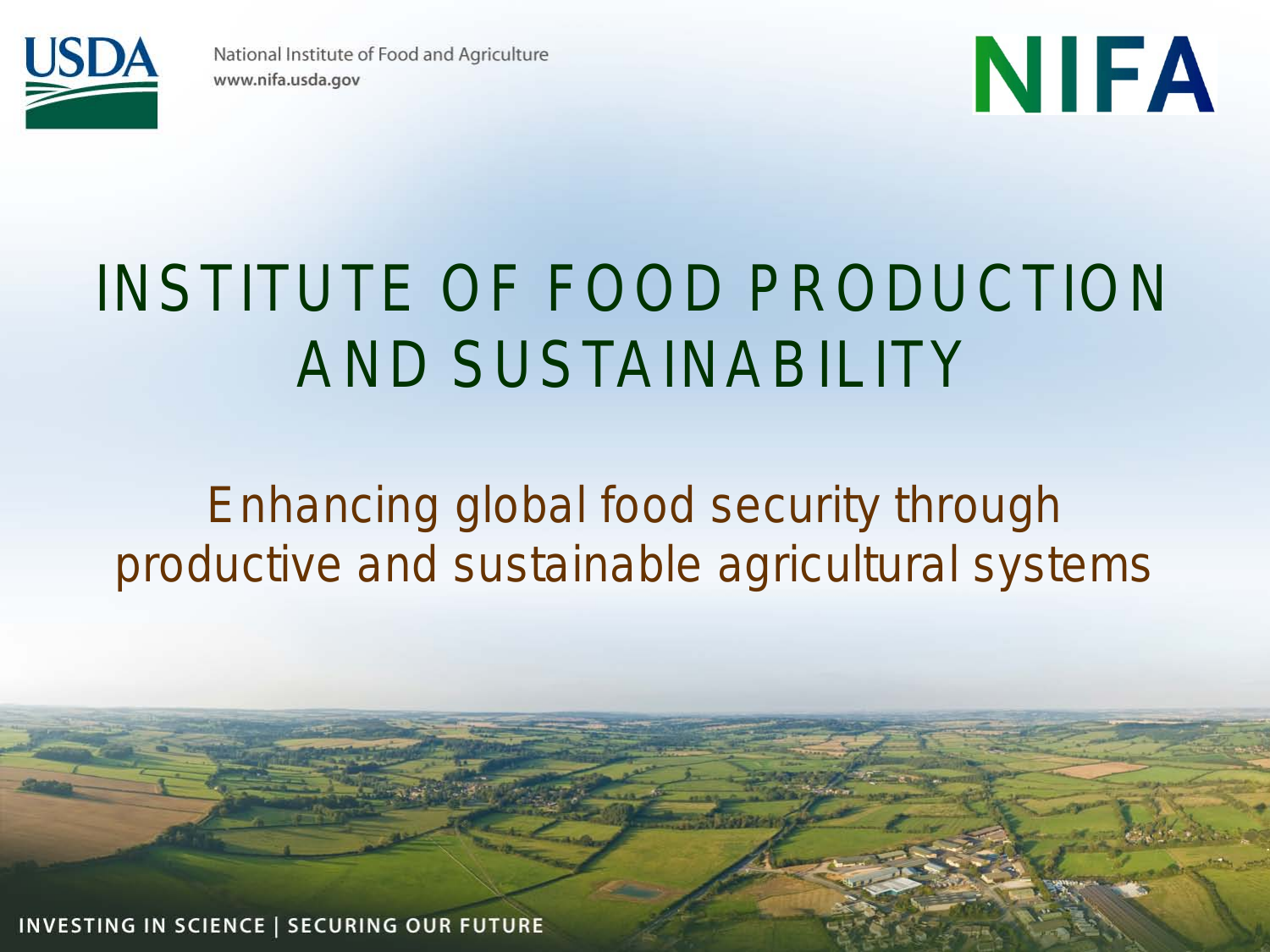

# NIFA

### INSTITUTE OF BIOENERGY, CLIMATE, AND ENVIRONMENT

*Ensuring energy independence through clean, biobased systems; Ensuring sustainable and adaptive agro-ecosystems in response to climate change*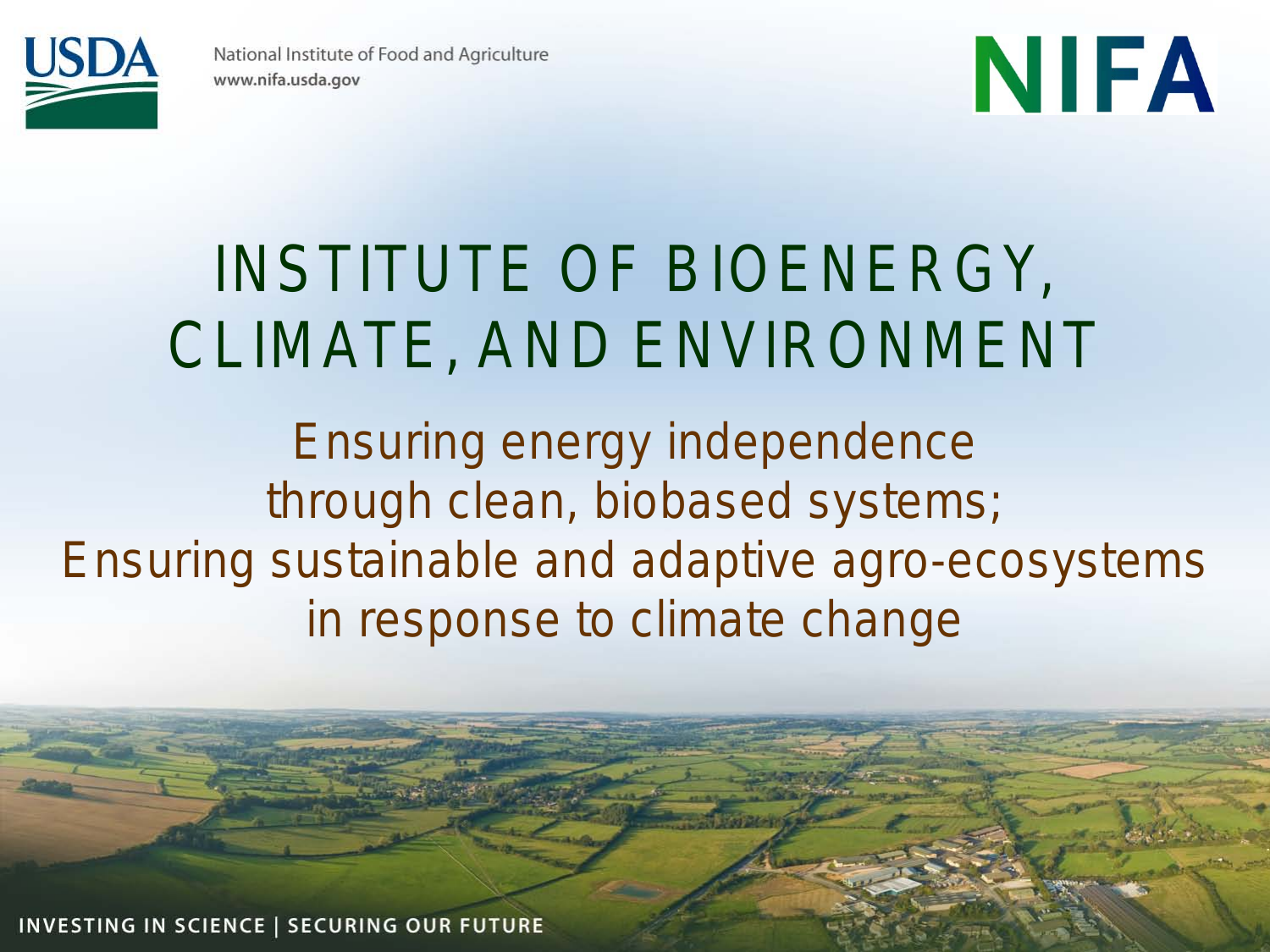

# NIFA

### INSTITUTE OF FOOD SAFETY AND NUTRITION

*Ensuring a safe food supply Improving citizens' health through nutrition Reducing childhood obesity Improving food quality*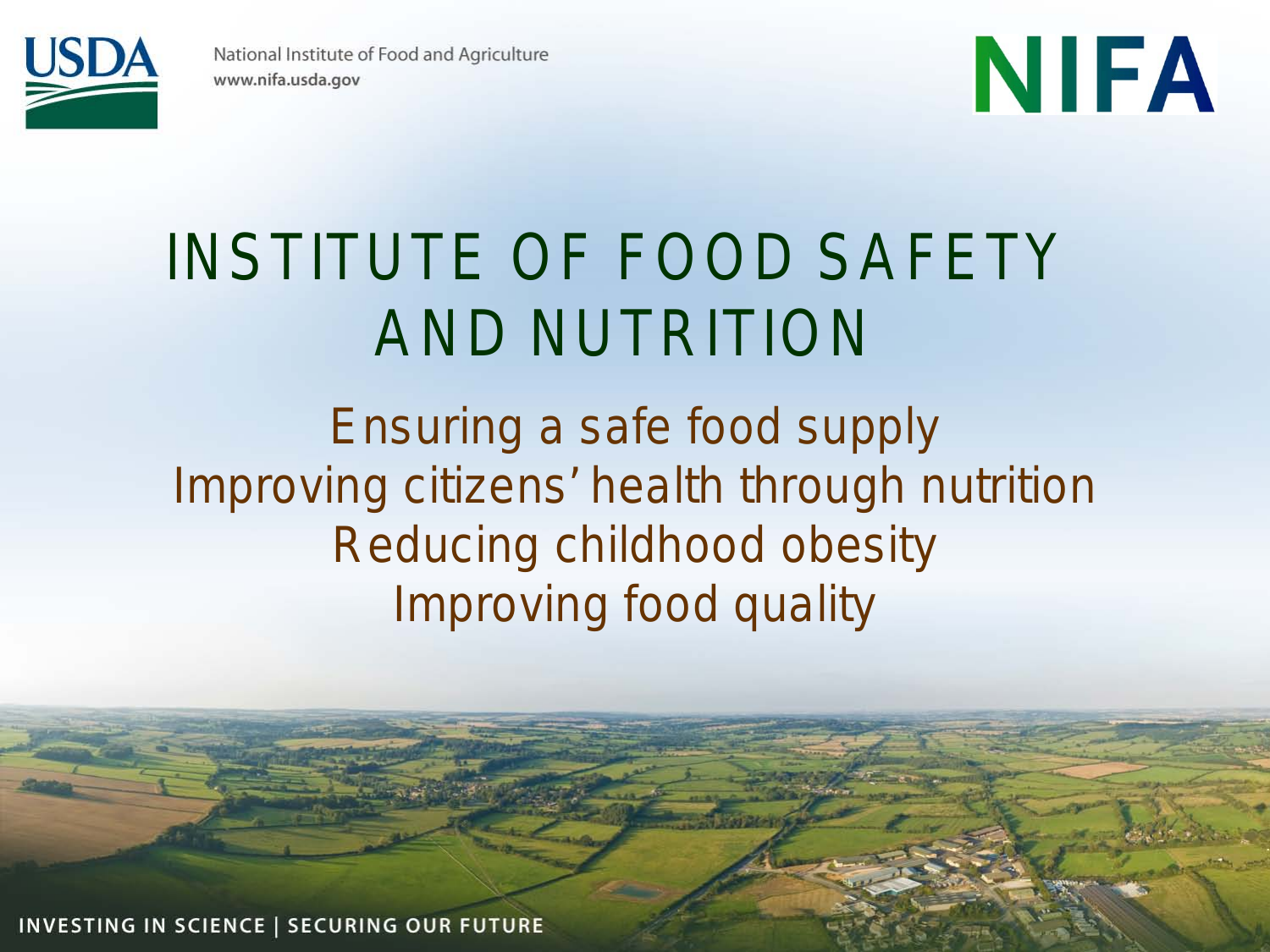

# NIFA

### INSTITUTE FOR YOUTH, FAMILY, COMMUNITIES

*Enabling vibrant and resilient communities Preparing the next generation of scientists Enhancing science capacity in minority-serving institutions Enhancing youth development*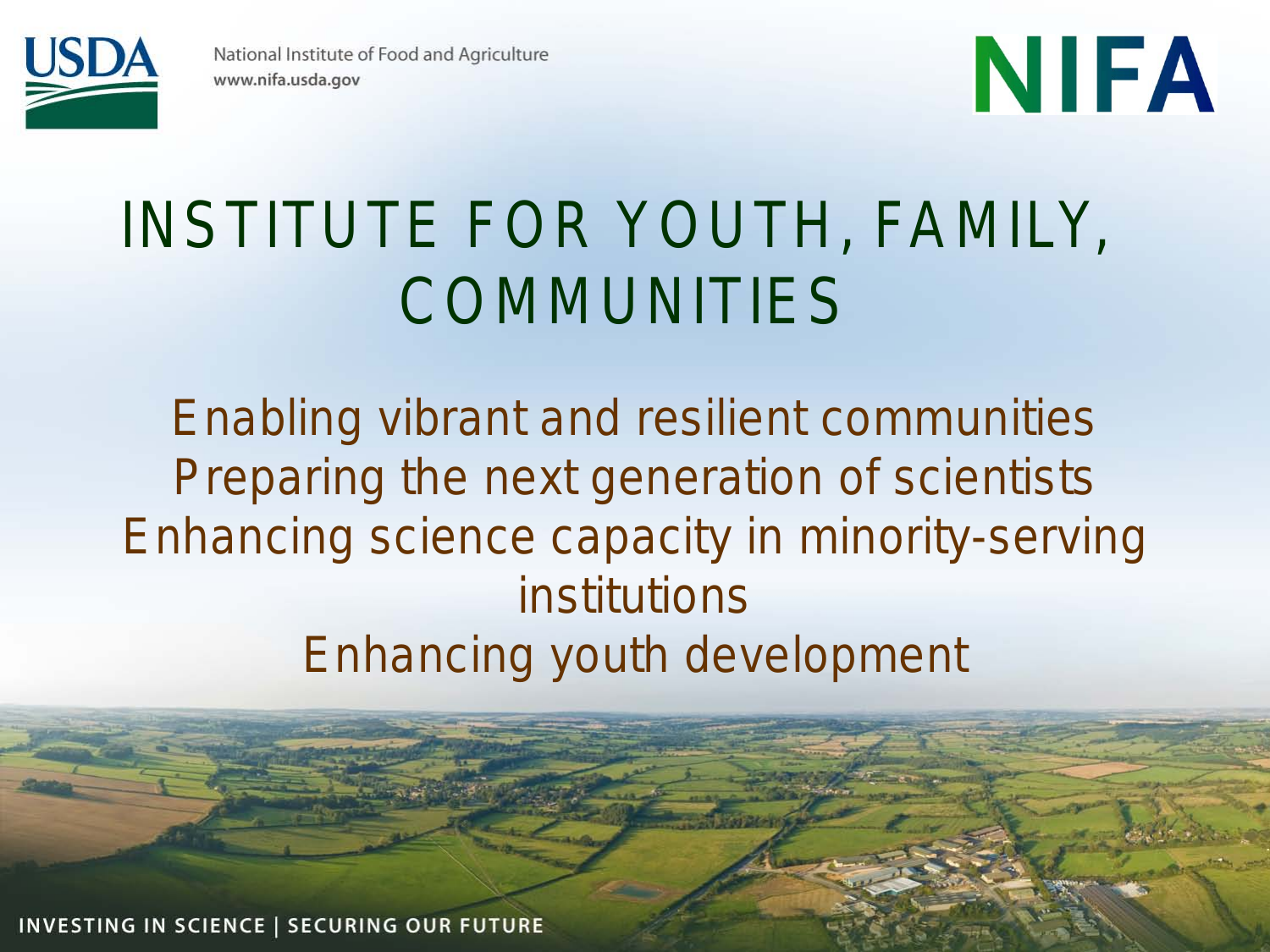



### CENTER FOR INTERNATIONAL PROGRAMS

#### *Leveraging the knowledge and commitment of U.S. talent to enhance the lives of those in developing countries*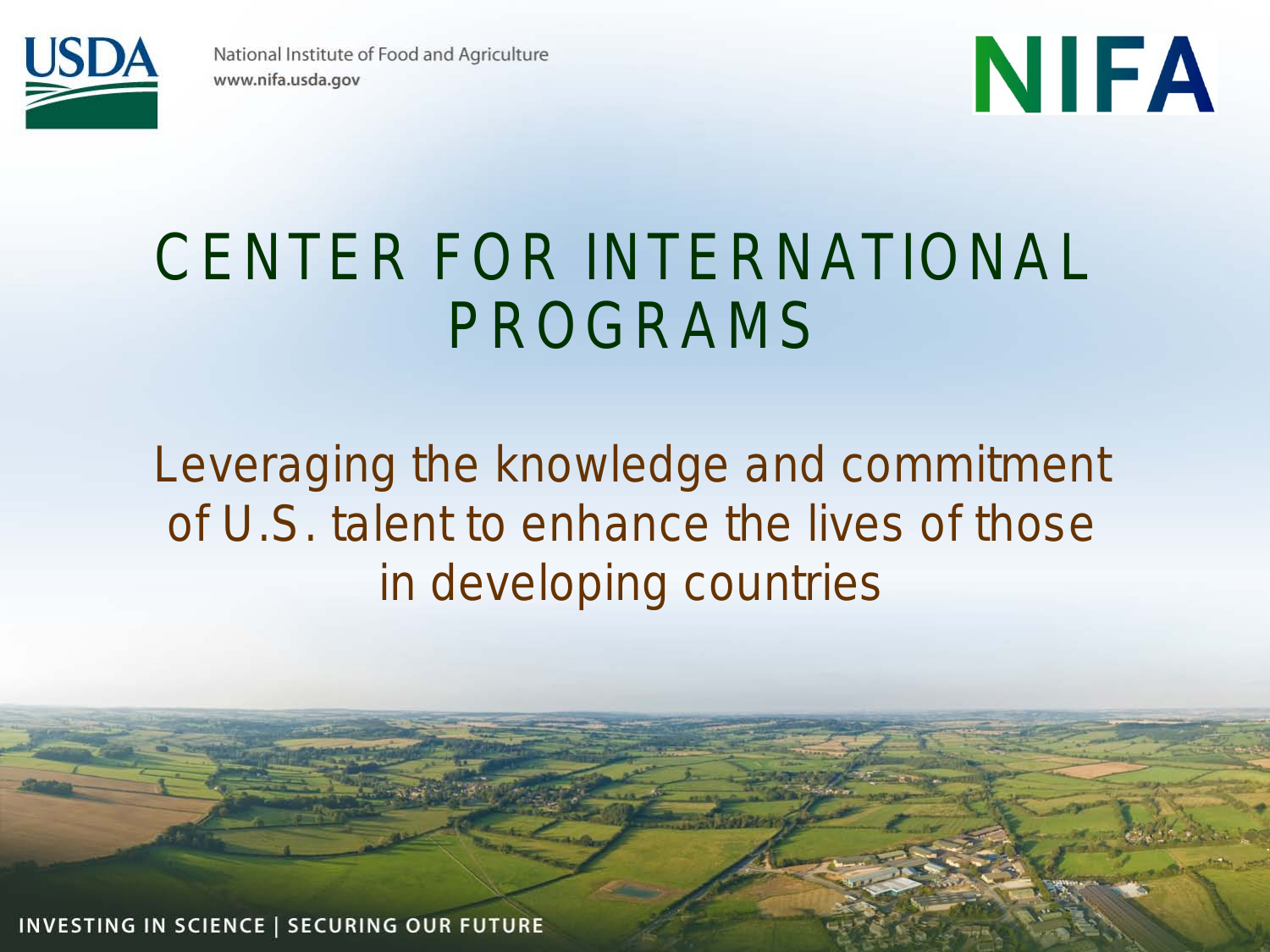

# NIFA

### Administration and Functions of Institutes in NIFA

- Institutes to be led by scientists + effective administrators with experience in USDA policies
- Will look to examples of best practices for operations of the institutes
- Will seek advice and input from external groups of stakeholders and expert scientists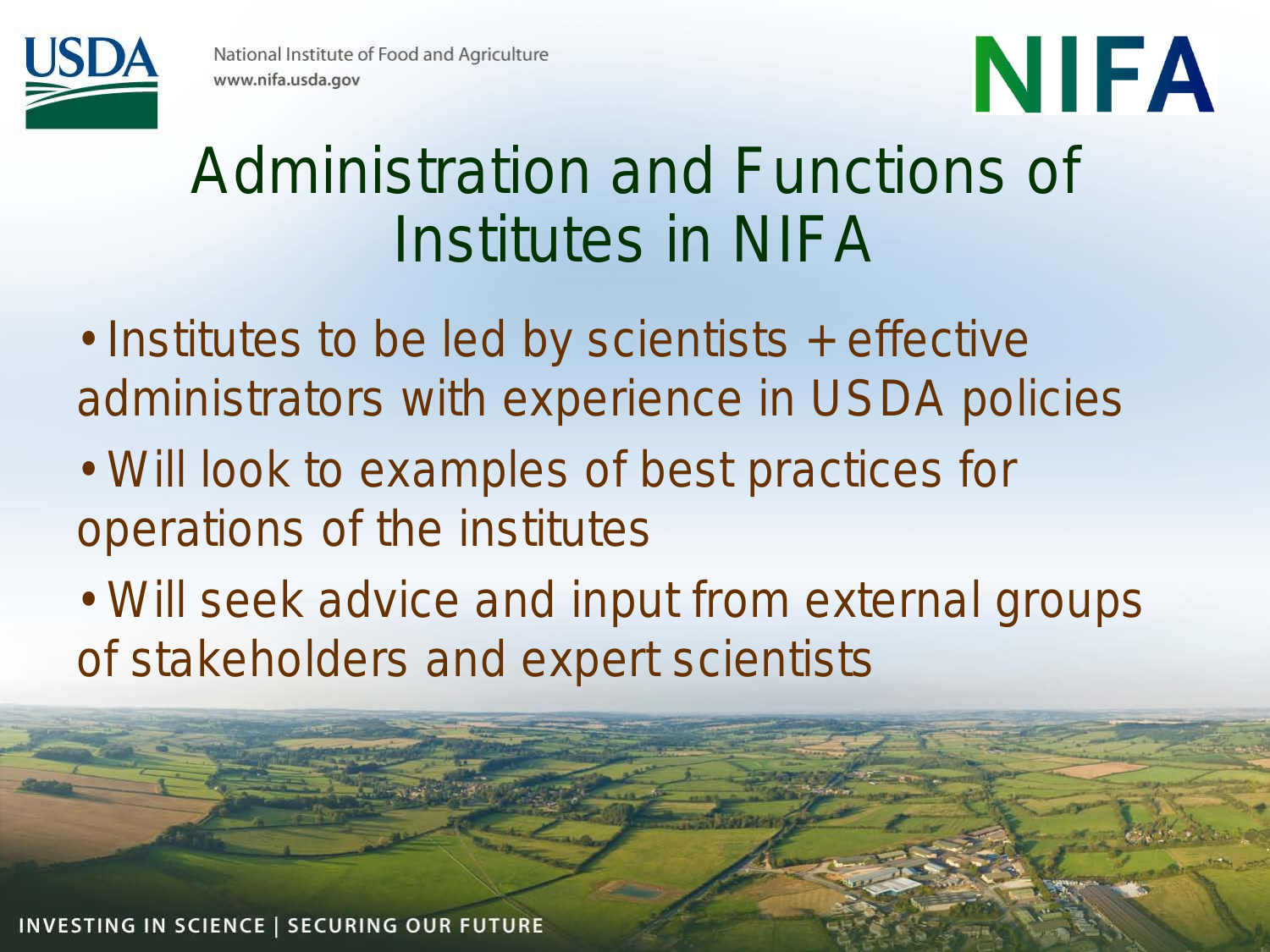

# USDA: An Agency To Be Proud Of Roger Beachy, Director, NIFA